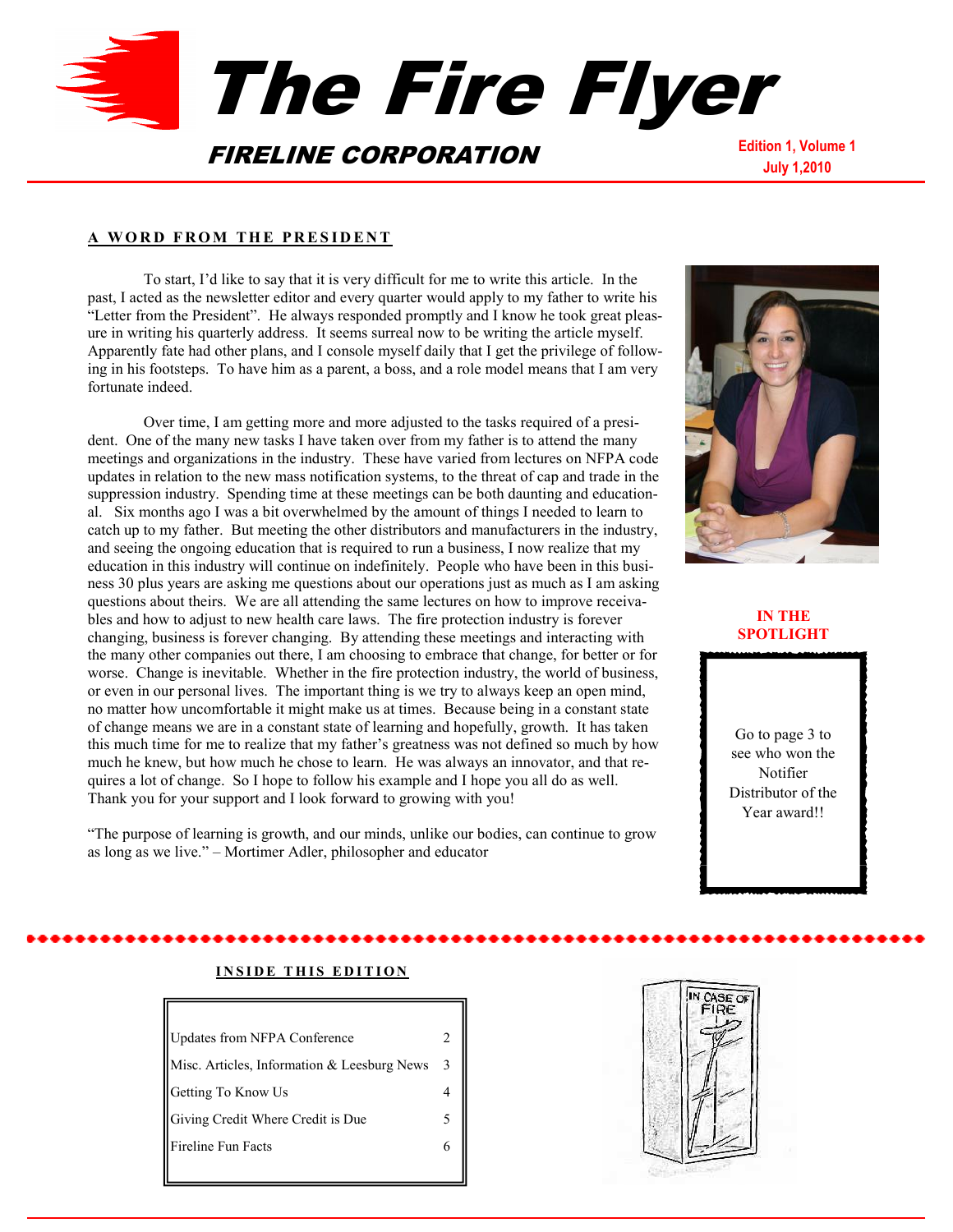# NFPA Conference & Expo MANDALAY BAY, LAS VEGAS I JUNE 7-10, 2010

# **Updates from the NFPA Conference June 2010: It's all about the MNS**

The hot topic at this year's meetings was without a doubt, Mass Notification Systems (MNS). MNS incorporates high level technology with effective communications that not only alert people of danger, but inform them where to go safely. As this is a newer form of technology it is largely unregulated. In 2007 it began to gain notice with NFPA as something to be tied into the fire alarm systems. Thanks to lots of hard work by the committee on the NFPA 72 2010 edition, MNS is finding it's way into much of the language, specifically *Chapter 24, Emergency Communication Systems*. MNS is notification at another level. For examplepre recorded voice evacuation leads people to assume to take the emergency exits, such as the front door. But what if there is a terrorist waiting outside your front door? You need to be told to exit into alternate areas. The school shootings at VA Tech are another good example as people we unable to receive up-to date information. Effective communication needs to be, according to NFPA 72-2010, "real-time".

Intelligibility is also an important component of this. If you cannot understand what is being said, what is the point? Old PA systems are no longer as effective as they once were thought. How often have you heard something over the PA, only to say, "what did they say?" Designers are realizing the speakers you put in a carpeted room will have to be very different from one with marble. Therefore, each notification system must be specifically tailored to the job. NFPA 72-2010 recognizes the importance of the intelligibility of the notification systems and seeks to address it.

Why does this affect us? MNS is a growing part of the fire alarm industry. In fact, Notifier has developed it's entire ONYX line (Digital Voice Command – DVC, ONYX Works, and ONYX First Vision) in an attempt to address these growing requirements. Fireline is one of the few distributors in the country installing this software in not one, but two college campuses; Towson University and University of Maryland Baltimore. As the needs for this technology increases, Fireline will have the competitive edge with the knowledge of it's staff. The fire alarm install department is already developing an in-house training facility to train technicians on the proper installation and service of the ONYX line. Look for more information on MNS as it is predicted to become a large part of the fire alarm industry.

By Anna Gavin



**National Fire Protection Association** The authority on fire, electrical, and building safety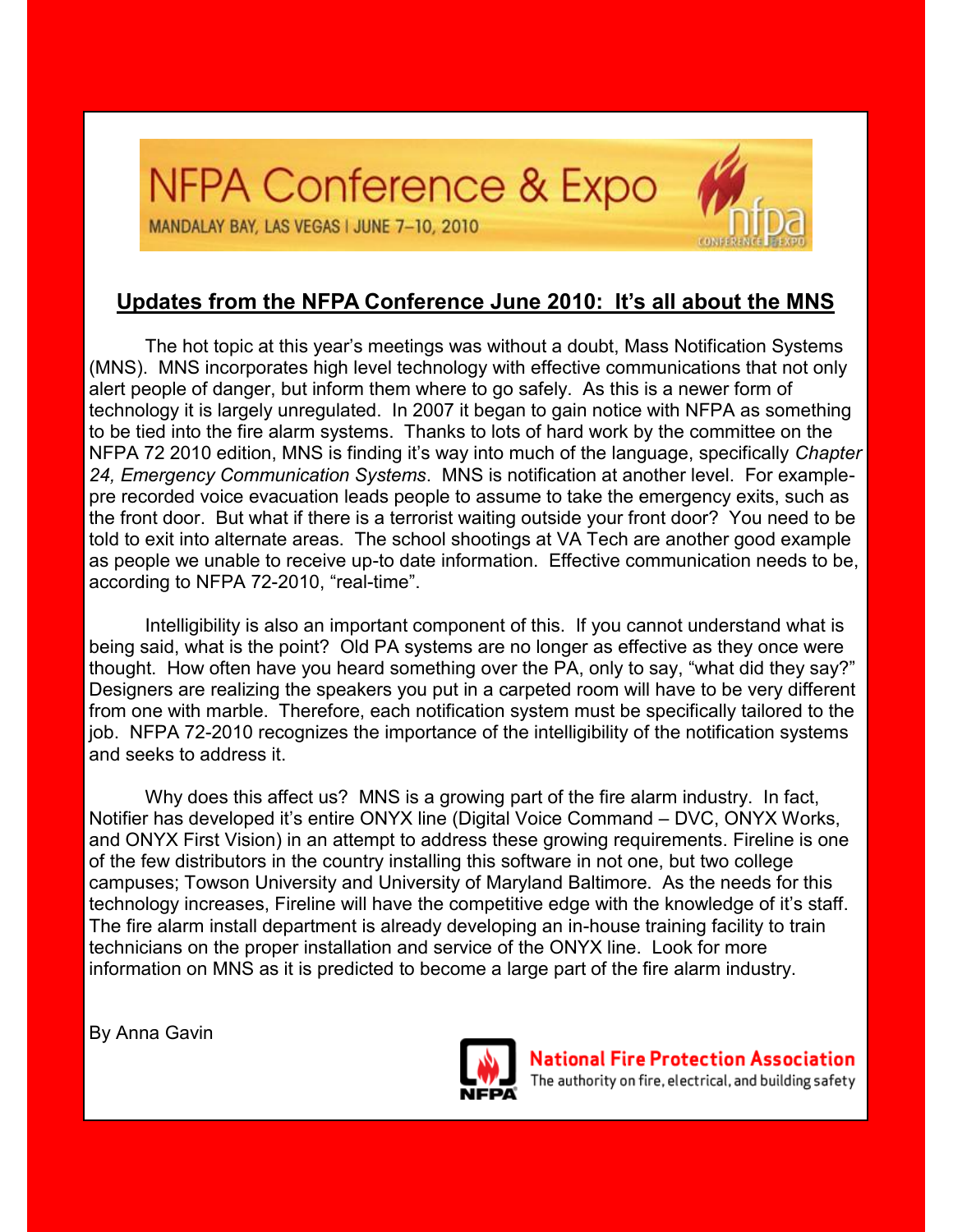

# Using Fireworks Safely

Summer means picnics, barbecues, parades and fireworks displays, especially around the 4th of July. Summer also means an increase in injuries from backyard grills, bonfires and fireworks.

In 2006, an estimated 9,200 people were treated in emergency rooms for fireworks-related injuries, 36 percent of whom were under 15 years old. Children between the ages of 10 and 14 were at three times the risk of fireworks injuries than the general population. About a third of the injuries were from small firecrackers, 21 percent from bottle rockets and 20 percent from sparklers. In 2004, fireworks caused \$21 million in direct property damage.

The National Safety Council advises that the best way to safely enjoy this 4th of July is to watch a public fireworks display conducted by professionals.

However, if fireworks are legal where you live and you decide to use them, be sure to follow these important safety tips:

- Never allow young children to handle fireworks.
- Older children should use fireworks only under close adult supervision.
- Light fireworks outdoors in a clear area away from onlookers, houses and flammable materials.
- Light one device at a time; maintain a safe distance after lighting.
- Do not allow any running or horseplay while fireworks are being used.
- Never ignite devices in a container.
- Do not try to re-light or handle malfunctioning fireworks; douse and soak them with water and discard them safely.
- Keep a bucket of water nearby to fully extinguish fireworks that don't go off or in case of fire.



# Fireline Bringing Home The Awards

Fireline came home a big winner from the 2009 Notifier Distributor Conference winning three awards each more impressive then the last. Notifier is the largest manufacturer of engineered fire alarm systems and has over 400 distributors worldwide so these awards did not come easy.

Fireline's first award is the Million Dollar award based solely on sales for the year, second is the Diamond Distributor based upon excellence in the industry for representing Notifier and last but certainly not least is Distributor of the Year whose name says it all.

These awards are a tremendous honor and the entire fire alarm department should be recognized for their efforts in sales, design, installation and field work without them this would not have been possible. Their efforts and contributions to the success of Fireline have been recognized by the entire fire alarm industry.

Congratulations fire alarm department on all your hard work and success!



NOTIFIEI by Honeywell

# LEESBURG NEWS….

# *Customers Requesting Employee Training*

Since the beginning of May, Tom Smallwood has provided classroom and hands-on training to six different locations. The nice weather has created a large amount of requests to provide safety and knowledge to customer employees. The volume of participants has been very high.

# *Installation Department*

The installation department for kitchen suppression systems has increased in the last few weeks. Justin Fishback and Walt Crawley stay busy to see that the deadlines are met. They both work closely with the Fire Marshals to ensure that final inspections pass. Justin is the manager of the department and is out of the office looking for new installation customers as well as doing the actual installations. He hopes to increase the sales considerably in the near future. That division has installed suppression systems in three concession stands this year.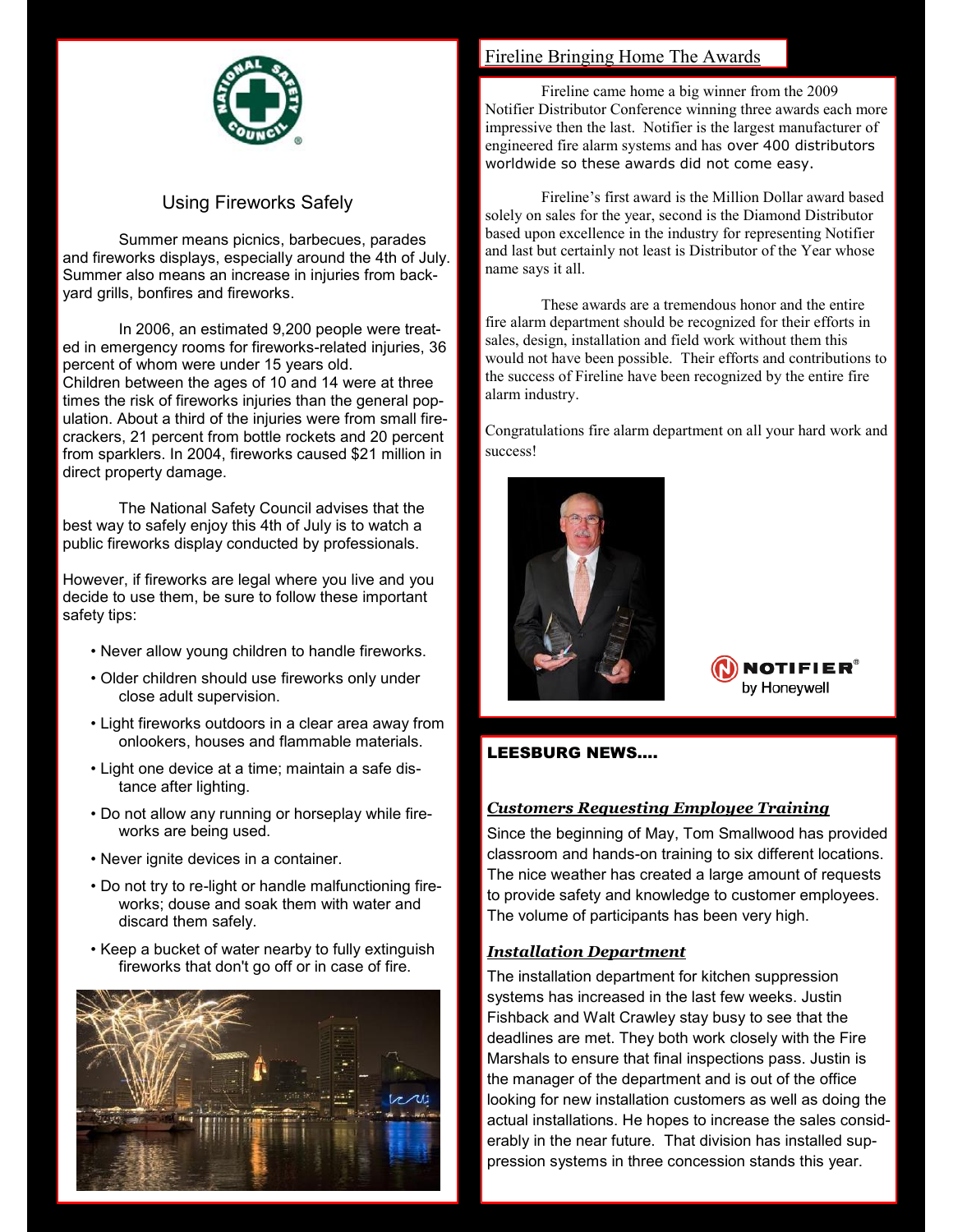



**MARTY IBBOTT** 

Marty is our most tenured employee in this quarters edition he has been a service technician with Fireline for 20 years. For Marty there is no average day sometimes he will be sent out to three or four smaller jobs and other times he will work on a job for a week or more. Some jobs are in clean air conditioned buildings and others are chemical or nuclear plants. He enjoys just the right amount of routine and surprise. "Sometimes I'm saying got it and pressing a reset button and other times I'm fixing a make and model fire alarm I've never seen before while assuring the customer everything is under control."



t

 $\mathcal{L}_{\mathcal{A}}$ 



Harry Lowman

Harry works in the suppression department installing the electrical side of suppression systems. He installs such things as control panels, A/V's and pull stations and has been doing this for Fireline since 2002. Harry is a friendly and outgoing employee which makes going to different job sites and meeting new people his favorite part of the job. He says he enjoys working with other Fireline employees from other departments learning new things and that he takes pride in his work because he knows that what he does saves people's lives as well as their belongings.



**CHRISTOPHER TROUTMAN** 

Chris has been with Fireline for 6 years and in the Fire Alarm Industry for fifteen. He is a Senior Designer in the Fire Alarm Department and has a NICET Level 4 certification in Fire Alarm Systems. Fireline was the first company to install Notifier's new NFN High Speed Network at the University Of Baltimore, with Chris as the designer. He is also currently working on a 42 building NFN Network for the University of Maryland at Baltimore. Chris enjoys designing Fire Alarms Systems, but he says: "Fire Alarm Design is pretty much the same at any company, but what is different about working for Fireline is they actually care about their employees, and that's a special bonus".



Julio Castro

Julio joined the Fireline team in March of 2008, his job involves servicing kitchen suppression systems and fire extinguishers, out of the Leesburg office. Julio has the most difficult service area, which includes the DC metro area and Southern Maryland. Although his area is wide-spread, he manages to keep his workload moving in addition to picking up new customers along the way. The Leesburg office has received many compliments on his professional manner, sense of humor and ability to speak Spanish which is a plus in dealing with a versatile customer base. Because of his reputation, it is often requested that he return for future services.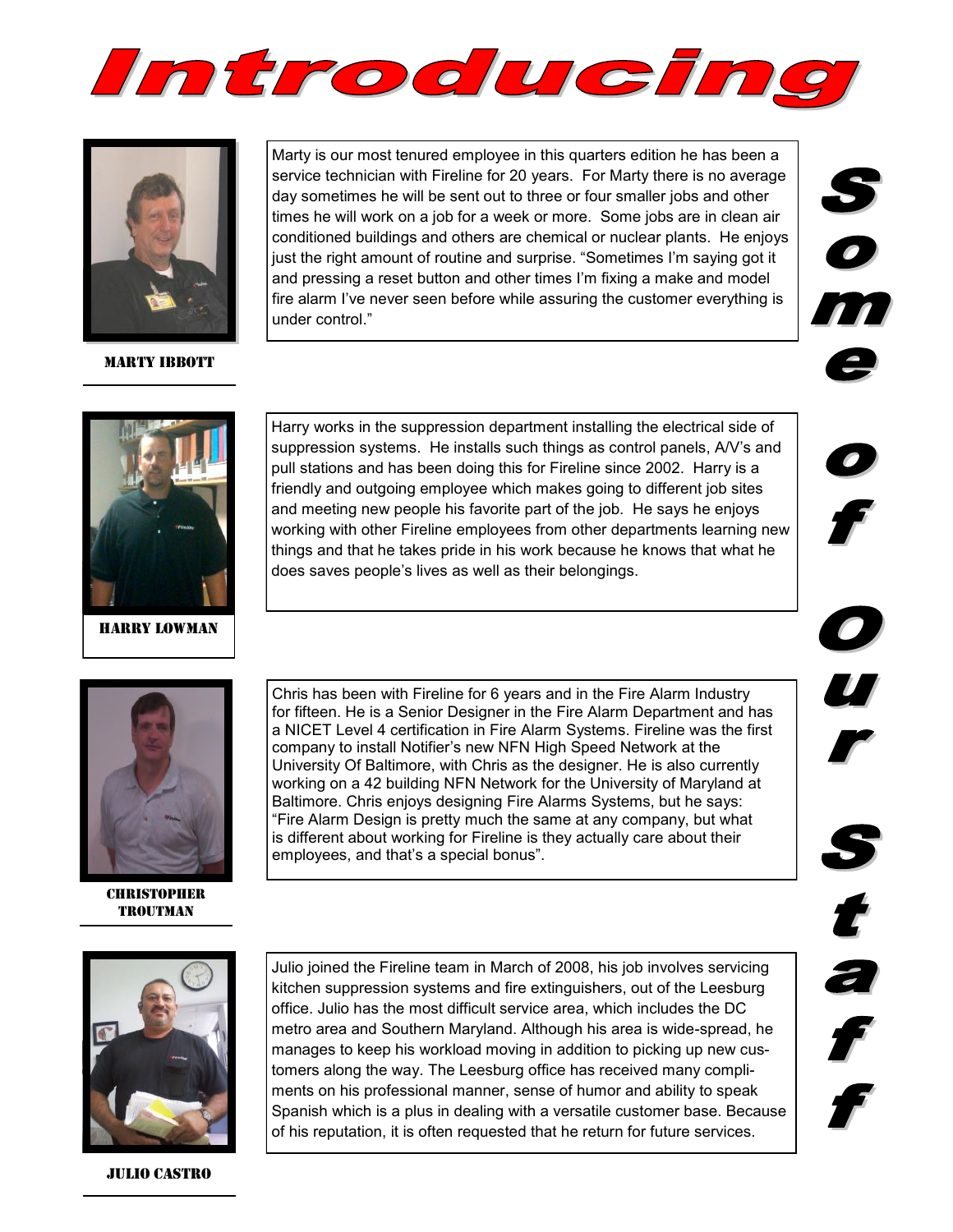



**NATE HAWKINS** 

of The Lofts in Arlington, VA complimenting Nate Hawkins for his technical expertise and dedication in correcting a multitude of fire alarm problems at her property. Ms. Helander noted that "Nate is the most knowledgeable fire alarm technician she has ever worked with" and that her experience with Fireline has been wonderful.

Fireline received a phone call from Susan Helander, Property Manager

Thanks Nate!! Fireline is proud to have you representing them!!



# Ralph Mason

Ralph Schwartz of Obrecht Properties gave unsolicited praise of his "favorite technician" Ralph Mason saying "he knows this business and always fixes the problem." Mr. Schwartz is in charge of Northwest Medical Center, where we just put in a new fire alarm system, and Quarry Lake Properties.

Congratulations Ralph!! Keep up the great work!!



# Denise Campbell

Aleta Bryant with Baltimore City Fire Department wrote in thanking Denise for her assistance, quick response and detailed information regarding her account. She is quoted saying "Thank you for the tremendous effort you made clearing this account up it wouldn't have been possible without you."

Way to go Denise!! Thanks for pitching in and being part of the team!!



Tim fogle

Following a meeting with Coppin State, Janet Werner reports that Tim Fogle was described as "the perfect example of excellence in customer service.

Thank you Tim!! Customer service is a top priority!!